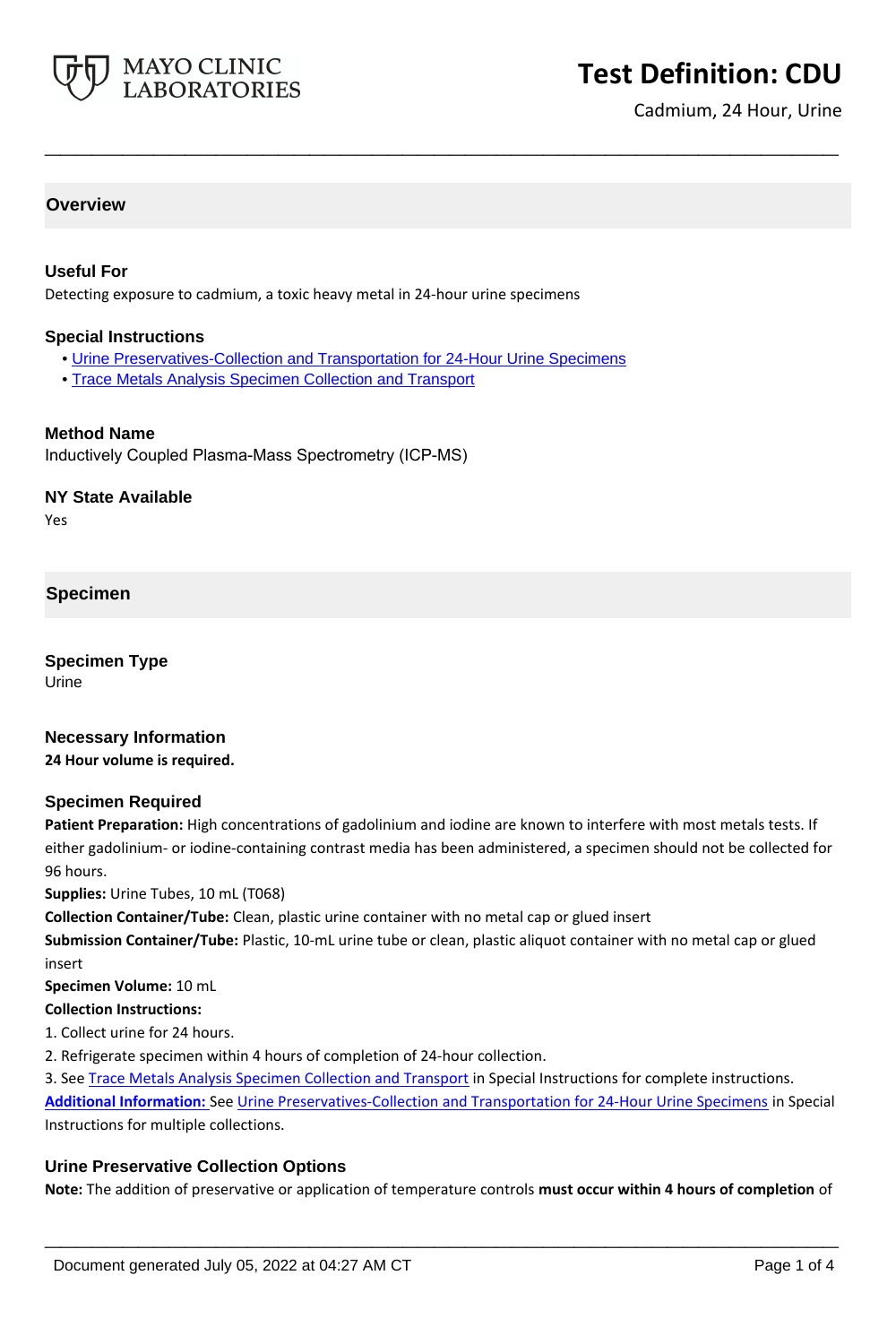

# **Test Definition: CDU**

Cadmium, 24 Hour, Urine

the collection.

| Ambient               | OK        |
|-----------------------|-----------|
| Refrigerate           | Preferred |
| Frozen                | ОК        |
| 50% Acetic Acid       | OK        |
| Boric Acid            | Nο        |
| Diazolidinyl Urea     | No        |
| 6M Hydrochloric Acid  | OK        |
| <b>6M Nitric Acid</b> | ОК        |
| Sodium Carbonate      | No        |
| Thymol                | No        |
| Toluene               | No        |

#### **Specimen Minimum Volume**

2 mL

## **Reject Due To**

All specimens will be evaluated at Mayo Clinic Laboratories for test suitability.

## **Specimen Stability Information**

| <b>Specimen Type</b> | <b>Temperature</b>       | <b>Time</b> | <b>Special Container</b> |
|----------------------|--------------------------|-------------|--------------------------|
| Urine                | Refrigerated (preferred) | 28 days     |                          |
|                      | Ambient                  | 28 days     |                          |
|                      | Frozen                   | 28 days     |                          |

**\_\_\_\_\_\_\_\_\_\_\_\_\_\_\_\_\_\_\_\_\_\_\_\_\_\_\_\_\_\_\_\_\_\_\_\_\_\_\_\_\_\_\_\_\_\_\_\_\_\_\_**

# **Clinical & Interpretive**

#### **Clinical Information**

The toxicity of cadmium resembles the other heavy metals (arsenic, mercury, and lead) in that it attacks the kidney; renal dysfunction with proteinuria with slow onset (over a period of years) is the typical presentation. Measurable changes in proximal tubule function, such as decreased clearance of para-aminohippuric acid also occur over a period of years, and precede overt renal failure.

Breathing the fumes of cadmium vapors leads to nasal epithelial deterioration and pulmonary congestion resembling chronic emphysema.

For nonsmokers, the primary source of cadmium exposure is from the food supply. In general, leafy vegetables such as lettuce and spinach, potatoes and grains, peanuts, soybeans, and sunflower seeds contain high levels of cadmium. For smokers, the most common source of cadmium exposure is tobacco smoke, which has been implicated as the primary sources of the metal leading to reproductive toxicity in both males and females.

**\_\_\_\_\_\_\_\_\_\_\_\_\_\_\_\_\_\_\_\_\_\_\_\_\_\_\_\_\_\_\_\_\_\_\_\_\_\_\_\_\_\_\_\_\_\_\_\_\_\_\_**

The concentration of cadmium in the kidneys and in the urine is elevated in some patients exposed to cadmium.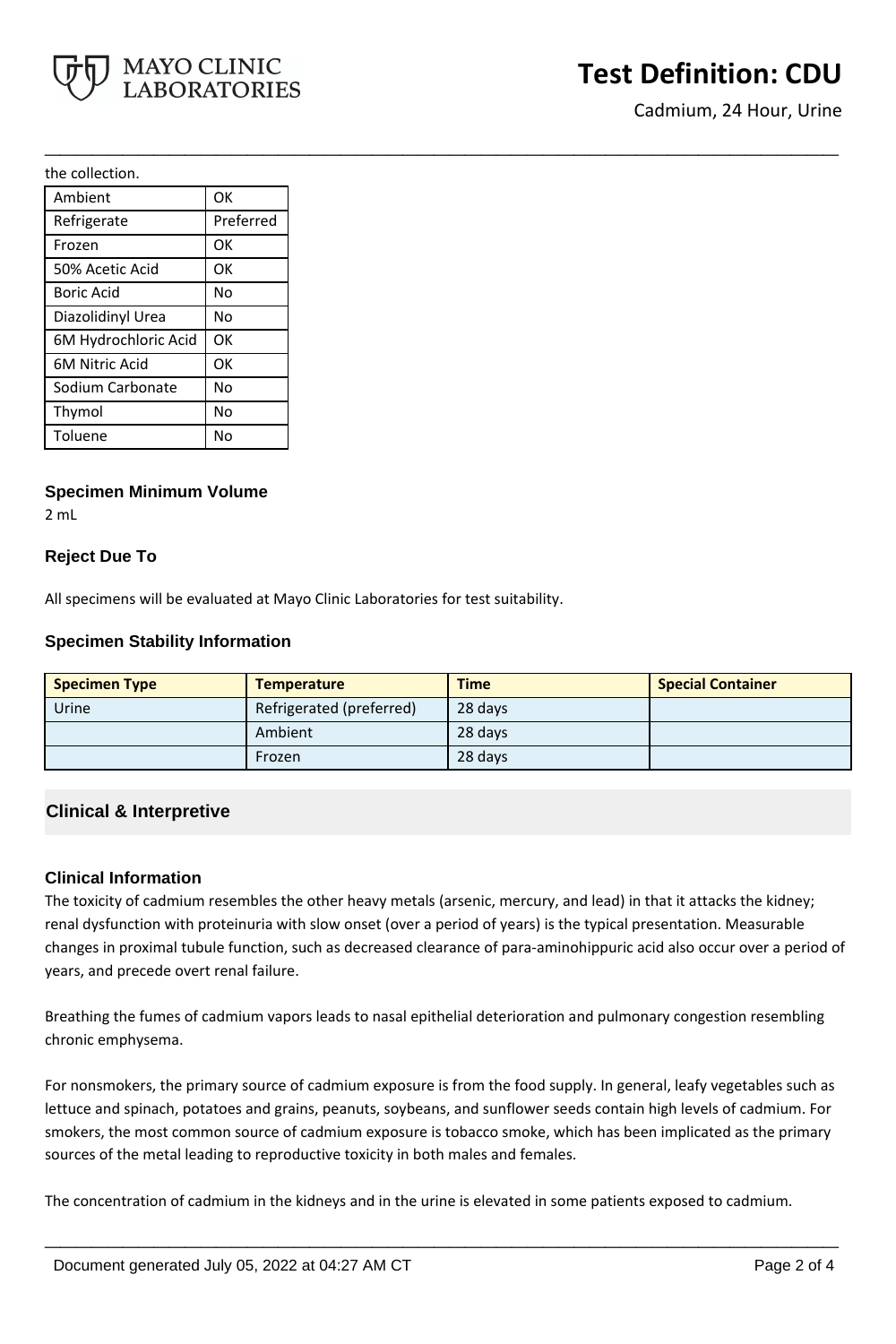

See also CDUOE / Cadmium, Occupational Exposure, Random, Urine. If employees are being monitored in the workplace, the Occupational Safety and Health Administration (OSHA) requires that laboratory reports express the cadmium excretion rate per gram of creatinine rather than per 24 hours. This alternative test is available to accommodate that requirement. Mayo Clinic Laboratories is certified to provide this test.

**\_\_\_\_\_\_\_\_\_\_\_\_\_\_\_\_\_\_\_\_\_\_\_\_\_\_\_\_\_\_\_\_\_\_\_\_\_\_\_\_\_\_\_\_\_\_\_\_\_\_\_**

#### **Reference Values**

0-17 years: not established > or =18 years: <0.7 mcg/24 hour

#### **Interpretation**

Urine cadmium levels primarily reflect total body burden of cadmium. Cadmium excretion above 3.0 mcg/g creatinine indicates significant exposure to cadmium.

For occupational testing, the Occupational Safety and Health Administration (OSHA) cadmium standard is less than 3.0 mcg/g creatine and the biological exposure index is 5 mcg/g creatinine.

## **Cautions**

Collection of urine specimens through a catheter frequently results in elevated values because rubber contains trace amounts of cadmium that are extracted as urine passes through the catheter.

## **Clinical Reference**

1. deBurbure C, Buchet J-P, Leroyer A, et al: Renal and neurologic effects of cadmium, lead, mercury, and arsenic in children: Evidence of early effects and multiple interactions at environmental exposure levels. Environ Health Perspect. 2006;114:584-590

2. Schulz C, Angerer J, Ewers U, et al: Revised and new reference values for environmental pollutants in urine or blood of children in Germany derived from the German Environmental Survey on Children 2003-2006(GerESIV) Int J Hyg Environ Health. 2009;212:637-647

3. Occupational Safety and Health Administration:: Cadmium exposure and controls. US Department of Labor Updated 9/2/2008. Accessed July 17, 2020. Available at osha.gov/SLTC/cadmium/evaluation.html

4. Agency for Toxic Substances and Disease Registry: Toxicological profile for cadmium. US Department of Health and Human Services. September 2012. Avaliable at www.atsdr.cdc.gov/ToxProfiles/tp5.pdf

5. Strathmann FG, Blum LM: Toxic elements. In: Rafai N, Horwath AR., Wittwer CT, eds. Tietz Textbook of Clinical Chemistry and Molecular Diagnostics. 6th ed. Elsevier; 2018:chap 42

# **Performance**

# **Method Description**

Cadmium (Cd) in urine is analyzed by inductively coupled plasma-mass spectrometry (ICP-MS) in kinetic energy discrimination (KED) mode using gallium (Ga), rhodium (Rh), and iridium (Ir) as internal standards and a 5% nitric acid salt matrix calibration.(Unpublished Mayo method)

**\_\_\_\_\_\_\_\_\_\_\_\_\_\_\_\_\_\_\_\_\_\_\_\_\_\_\_\_\_\_\_\_\_\_\_\_\_\_\_\_\_\_\_\_\_\_\_\_\_\_\_**

# **PDF Report**

No